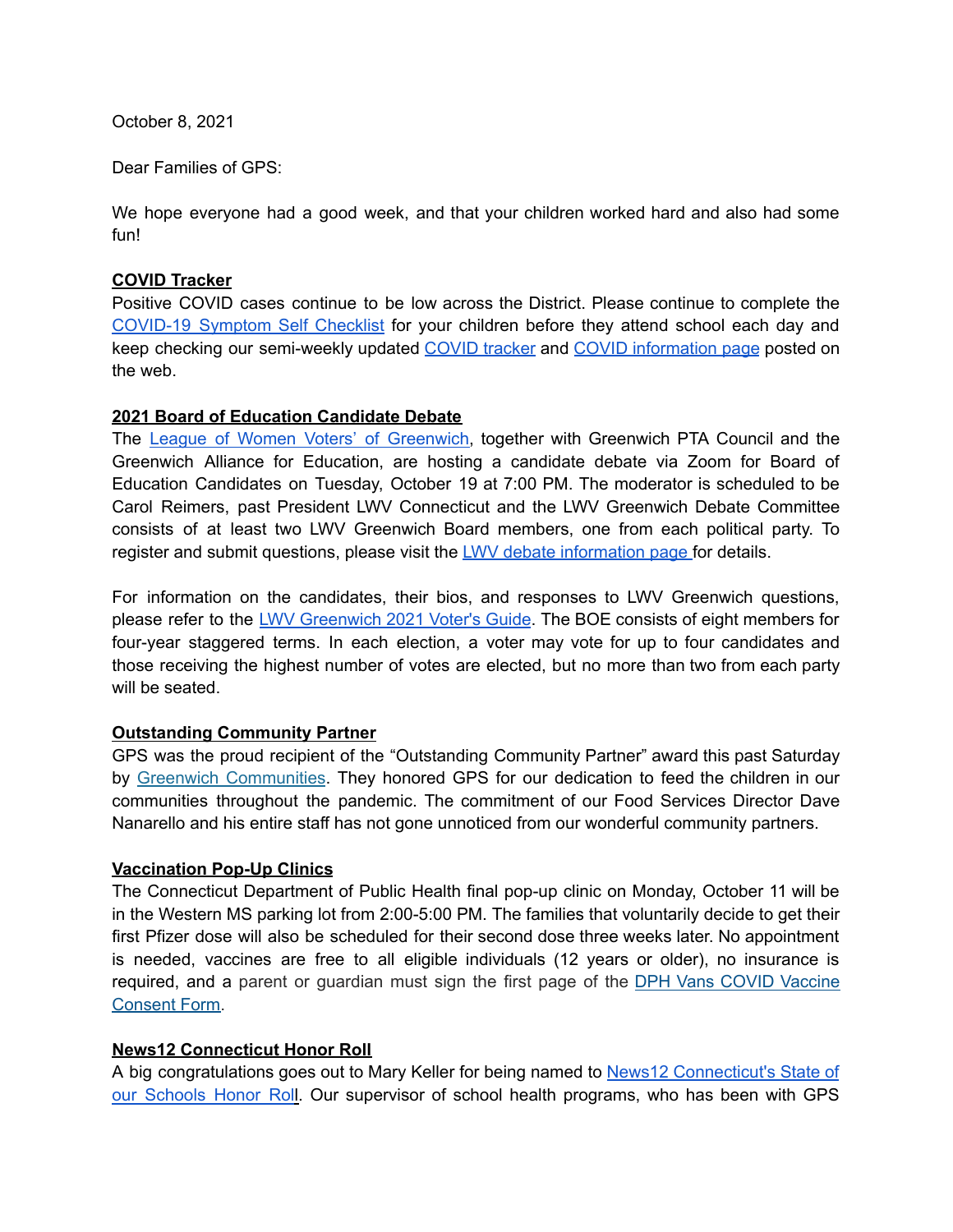since 2001, has been recognized for her devotion to the welfare of the entire Greenwich school community with loyalty, compassion, and dedication. The next time you see her, don't forget to thank Mary and her staff for everything they do for us!

# **GPS District Digest & Capital Projects Update**

We have so many great ways to communicate with the GPS community. Please make sure you subscribe, read, and submit story ideas to the *GPS [District](https://www.greenwichschools.org/departments/communications/district-digest-newsletter) Digest*. The [latest](https://www.smore.com/ar60j-gps-district-digest) issue was released yesterday and is sent out every other Thursday during the school year. We also have the *GPS Capital [Projects](https://www.smore.com/9qsak) Update* that provides accurate, timely and transparent updates of the ongoing major capital projects and maintenance projects underway across the District. Please [sign-up](https://www.greenwichschools.org/departments/facilities-rentals/building-grounds-projects/gps-capital-projects-newsletter) to join our mailing list and receive this quarterly newsletter directly to your inbox.

May your weekend be safe, fun, and enjoyable!

Dr. Toni Jones Superintendent of Schools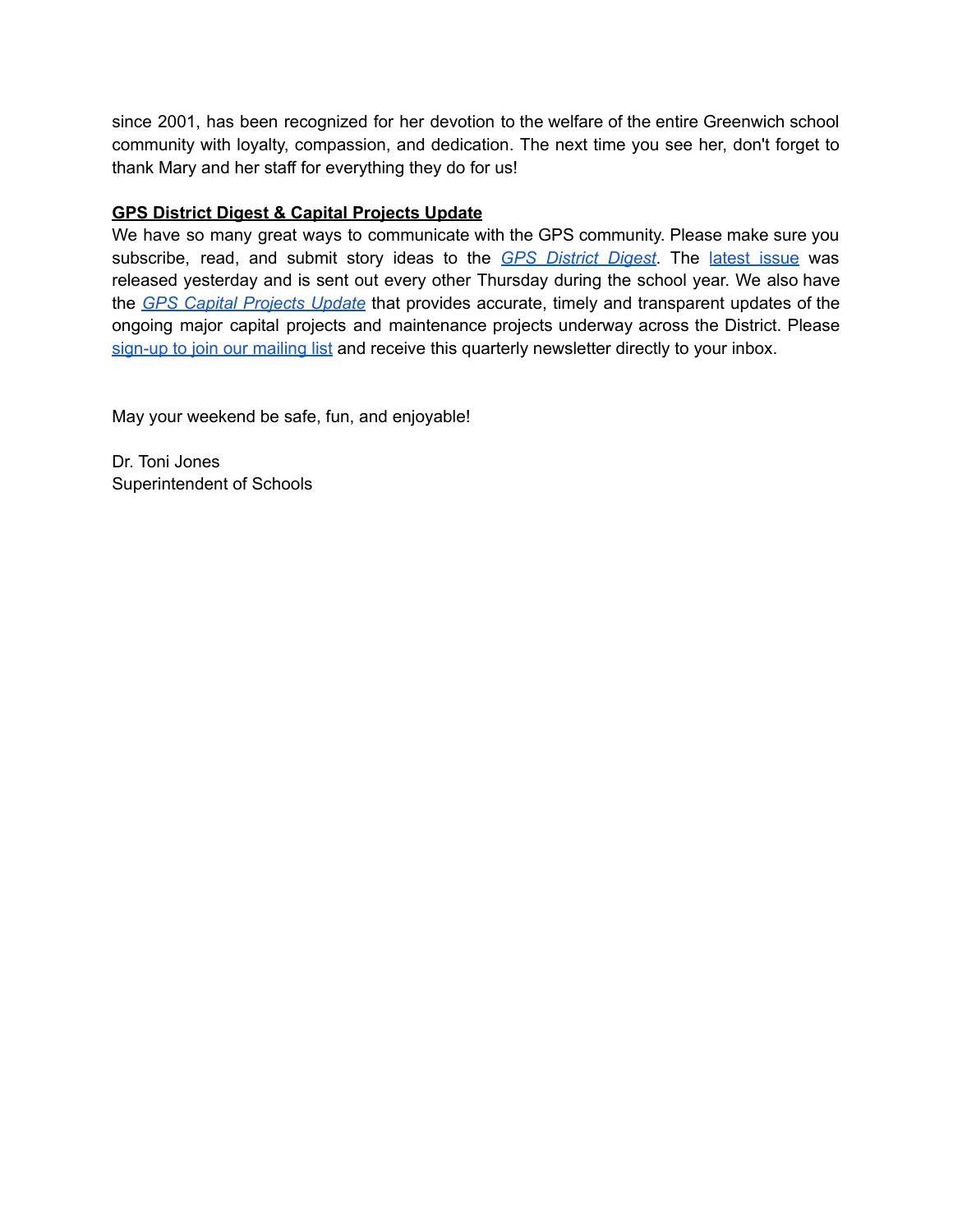8 de octubre de 2021

Estimadas familias de GPS:

¡Esperamos que todos hayan tenido una buena semana y que sus hijos hayan trabajado duro y también se hayan divertido!

## **Rastreador de COVID**

Positivo Los casos de COVID continúan siendo bajos en todo el Distrito. Por favor, continúe para completar la COVID-19 Síntoma Auto Lista de [verificación](https://resources.finalsite.net/images/v1600868987/greenwich/vrdoomnnyw1oq6vnh4vp/GPSCOVIDSelfChecklistENGLISH-2.pdf) para sus hijos antes de asistir a la escuela cada día y sigue visitando nuestraactualizada dos veces por semana [de](https://www.greenwichschools.org/teaching-learning/student-support-services/health-services/covid-19/covid-19-tracker-2021-2022-school-year) [seguimientoCOVID](https://www.greenwichschools.org/teaching-learning/student-support-services/health-services/covid-19/covid-19-tracker-2021-2022-school-year) e [páginainformaciónCOVID](https://www.greenwichschools.org/teaching-learning/student-support-services/health-services/covid-19) publicado en la web.

### **Debate de candidatos a la Junta de Educación de 2021**

La Liga de Mujeres Votantes de [Greenwich,](https://lwvgreenwich.org/) junto con el Consejo de la PTA de Greenwich y la Alianza de Greenwich para la Educación, organizarán un debate de candidatos a través de Zoom para candidatos a la Junta de Educación el martes 19 de octubre a las 7:00 p.m. Está previsto que la moderadora sea Carol Reimers, ex presidenta de LWV Connecticut y el Comité de Debate de LWV Greenwich está formado por al menos dos miembros de la Junta de LWV Greenwich, uno de cada partido político. Para registrarse y enviar preguntas, visite lala [página](https://www.lwvgreenwich.org/content.aspx?page_id=4002&club_id=784813&item_id=1540418) de [información](https://www.lwvgreenwich.org/content.aspx?page_id=4002&club_id=784813&item_id=1540418) del debate deLWV para obtener más detalles.

Para obtener información sobre los candidatos, sus biografías y las respuestas a las preguntas de LWV Greenwich, consulte la Guía del votante de LWV [Greenwich](https://www.lwvgreenwich.org/content.aspx?page_id=22&club_id=784813&module_id=491207) 2021. El BOE consta de ocho miembros por períodos escalonados de cuatro años. En cada elección, un votante puede votar por hasta cuatro candidatos y los que reciben el mayor número de votos son elegidos, pero no se sentará más de dos de cada partido.

#### **Socio Comunitario Sobresaliente**

GPS fue el orgulloso destinatario del premio "Socio Comunitario Sobresaliente" el sábado pasado otorgado por Greenwich [Communities](https://greenwichcommunity.org/). Honraron a GPS por nuestra dedicación para alimentar a los niños de nuestras comunidades durante la pandemia. El compromiso de nuestro Director de Servicios de Alimentos Dave Nanarello y todo su personal no ha pasado desapercibido para nuestros maravillosos socios comunitarios.

# **Clínicasvacunación**

emergentes deLa última clínica emergente del Departamento de Salud Pública de Connecticut el lunes 11 de octubre estará en el estacionamiento de Western MS de 2: 00-5: 00 PM. Las familias que voluntariamente decidan recibir su primera dosis de Pfizer también se programarán para su segunda dosis tres semanas después. No se necesita cita, las vacunas son gratuitas para todas las personas elegibles (12 años o más), no se requiere seguro y un padre o tutor debe firmar la primera página del formulario de [consentimiento](https://portal.ct.gov/vaccine-portal/-/media/Coronavirus/DPH-Vans/COVID-vaccine-intake-form-ALL.docx) para la vacuna COVID de DPH [Vans](https://portal.ct.gov/vaccine-portal/-/media/Coronavirus/DPH-Vans/COVID-vaccine-intake-form-ALL.docx).